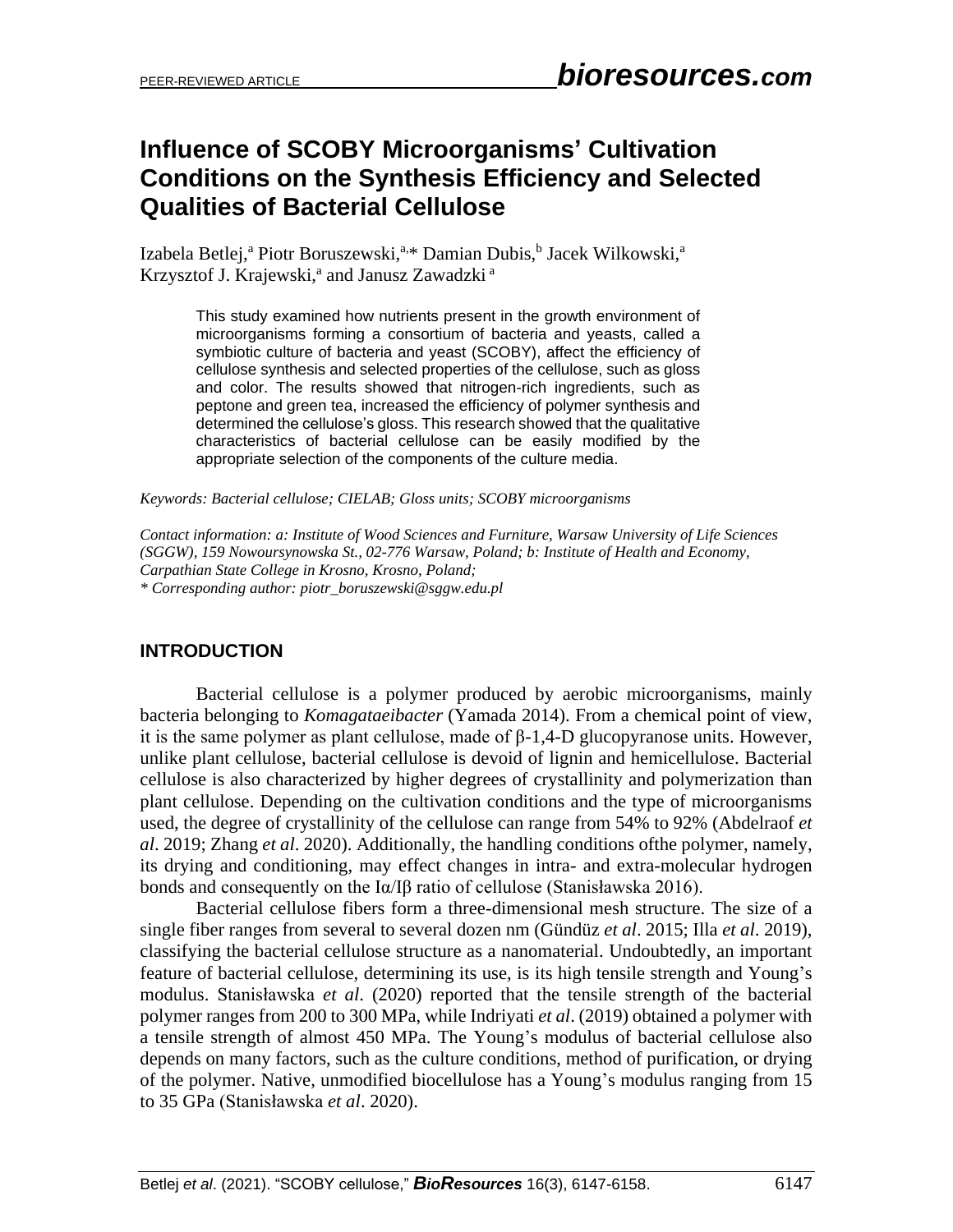The composition of the culture medium and its pH also notably affect the efficiency of polymer synthesis (Çoban and Biyik 2011), the degree of polymerization (Tahara *et al*. 1997), and the water retention capacity (Muñoz-García *et al*. 2019). Betlej (2019) showed that bacterial cellulose obtained on a substrate rich in nitrogen-containing components is characterized by a greater number of layers and greater surface folding. With a more diverse substrate, the yield and weight of the synthesized cellulose also increases (Betlej and Krajewski 2019). The composition of the culture medium also influences the differences in intermolecular hydrogen bonds (Keshk and Sameshima 2006). Çaker *et al*. (2014) indicated that the use of ingredients of natural origin, such as molasses, as a substrate results in the synthesis of cellulose with a higher density than when using standard microbiological substrates.

The influence of growing conditions on cellulose properties is widely discussed in the literature (Amorim *et al*. 2019; Chen *et al.* 2019; Vigentini *et al.* 2019). The ingredients available in the growth medium of cellulose-synthesizing microorganisms and the growing conditions affect the physical characteristics of the polymer, such as gloss, color and thickness. Undoubtedly, the optimization of microbial cultivation conditions is one of the most important criteria determining the quality of the polymer and the directions of its application, but also determines the economic aspects of profitability of production. Highquality cellulose with appropriate physical or mechanical properties can be used in a wide variety of industries, for multiple applications (de Oliviera Barud *et al.* 2016; de Santana Costa *et al.* 2017).

The content and specific proportions of nutrients in the culture medium determine the efficiency of the cellulose synthesis process. Simple and readily available nutrients, such as tea extract or peptone, with the optimal amount of the carbon source, allow for good polymer synthesis efficiency; this is additionally characterized by a greater thickness of the film (Betlej *et al.* 2020) and better mechanical parameters (Yim *et al.* 2017). Undoubtedly, taking into account the intended use of bacterial cellulose, it is worth analyzing how the properties and characteristics of the polymer produced under certain conditions interact with each other. Uribe-Padilla *et al.* (2019) found that the thickness of the coating determines many of its characteristics, including gloss. Interesting observations on the influence of bacterial cellulose thickness on its optical properties were presented by Liu *et al.* (2018). The authors of the research indicated that under appropriate cultivation conditions it is possible to obtain ultra-thin biopolymer coatings with excellent optical properties.

This study assessed the influence of the culture conditions of a consortium of cellulose-synthesizing microorganisms, referred to as a symbiotic culture of bacteria and yeast (SCOBY), on selected quality characteristics of the obtained polymer, such as film thickness, gloss and color, and on the polymer synthesis efficiency. The goal was to find out whether the thickness of the polymer obtained under the given growth conditions determines the other tested property of the polymer, *i.e.* gloss. It seems, therefore, that the assessment of the interaction of the qualitative characteristics of bacterial cellulose, produced in specific cultivation conditions, will enable actions to be taken to optimize the cultivation process, in which a polymer with the characteristics specified for a given application is obtained.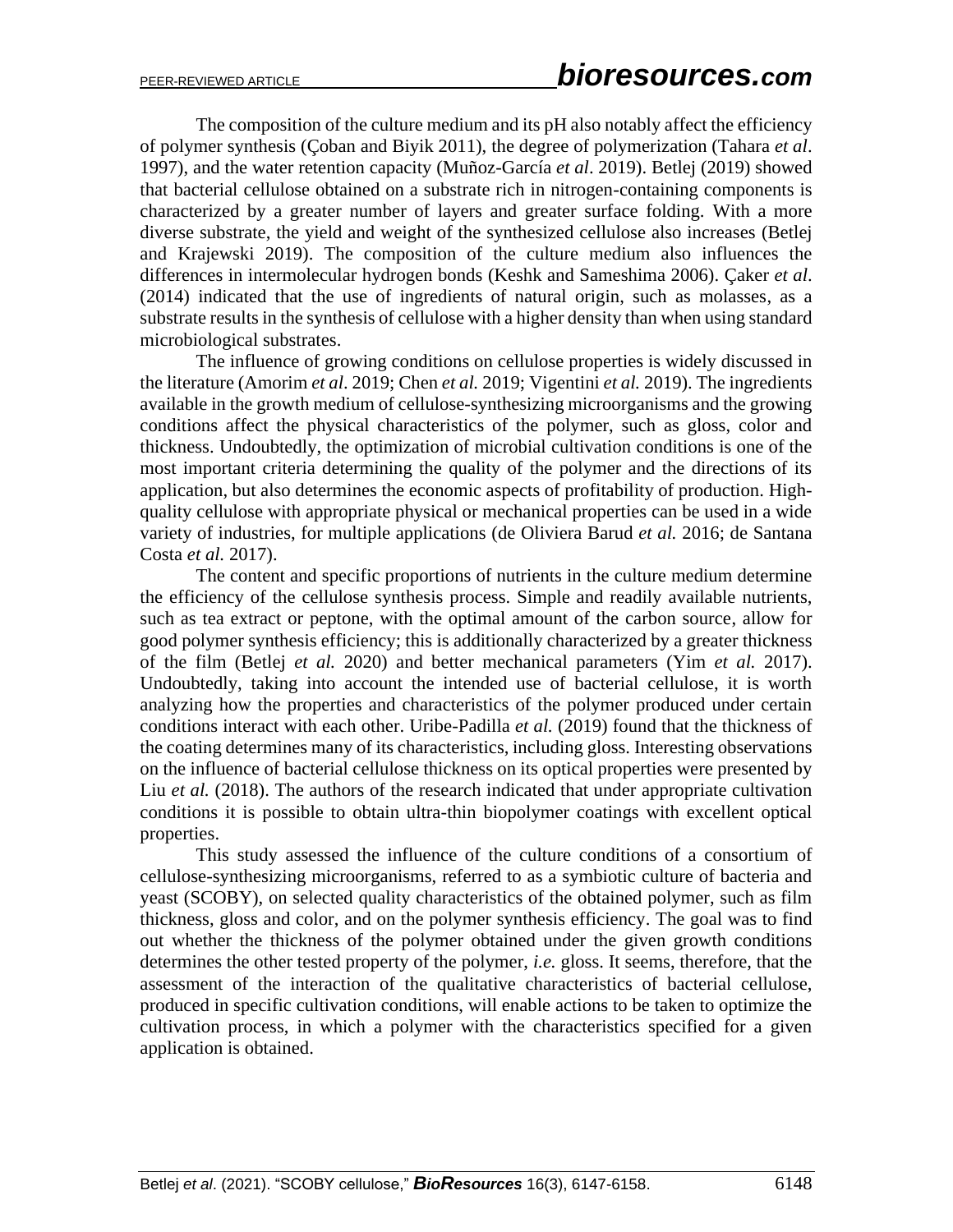## **EXPERIMENTAL**

### **Materials**

The cellulose membranes subjected to the assessment of selected qualities were obtained from the cultivation of the microorganisms forming the SCOBY ecosystem (Ecological farm Wolanin, Szczawnik, Poland) on the substrates, the composition of which is presented in Table 1. The study used three types of nutrient substrates. Each of the culture media contained sucrose (Krajowa Spółka Cukrowa SA, Toruń, Poland), and the media marked "B" and "C" contained nitrogen-rich ingredients: peptone (Biomaxima SA, Lublin, Poland) and green tea (Tata Global Beverages Polska Sp. z o.o., Warsaw, Poland). The culture media were sterilized in a steam autoclave.

| Variant           | Sucrose (%)<br>(w/v) | Peptone (%)<br>(w/v) | Green Tea (%)<br>(w/v) |
|-------------------|----------------------|----------------------|------------------------|
| A1.5              | 1.5                  |                      |                        |
| A2.5              | 2.5                  |                      |                        |
| A5.0              | 5.0                  | 0                    | 0                      |
| A7.0              | 7.0                  |                      |                        |
| A10.0             | 10.0                 |                      |                        |
| <b>B1.5</b>       | 1.5                  |                      |                        |
| <b>B2.5</b>       | 2.5                  |                      |                        |
| <b>B5.0</b>       | 5.0                  | 0.025                | 0.01                   |
| <b>B7.0</b>       | 7.0                  |                      |                        |
| B10.0             | 10.0                 |                      |                        |
| C1.5              | 1.5                  |                      |                        |
| C <sub>2.5</sub>  | 2.5                  |                      |                        |
| C5.0              | 5.0                  | 0                    | 0.01                   |
| C7.0              | 7.0                  |                      |                        |
| C <sub>10.0</sub> | 10.0                 |                      |                        |

|  |  |  | Table 1. Substrate Compositions for the Cultivation of SCOBY Microorganisms |
|--|--|--|-----------------------------------------------------------------------------|
|  |  |  |                                                                             |

#### **Methods**

The culture media were divided into 250-mL aliquots, to which 1 mL of SCOBY inoculum was added. Cellulose-synthesizing microorganisms were cultured for 14 d in a heat incubator at a temperature of 26 °C  $\pm$ 2 °C and a relative air humidity of 68%  $\pm$ 2%. After the end of the cultivation period, the produced cellulose was removed from the surface of the liquid. The cellulose was then cleansed of the remnants of the microorganism cells. The polymer purification procedure consisted of washing with detergent and then two rinses in distilled water. Subsequently, cellulose purification consisted of soaking in 0.1% NaOH, four rinses in water, subsequent rinsing in 0.1% citric acid, and another four rinses in water. After the purification process was completed, the polymer was dried at  $28^{\circ}$ C  $\pm$  2 °C until the weight of the polymer did not change. The polymer drying process at a temperature less than 30  $\degree$ C was planned based on the guidelines proposed by Domskiene *et al*. (2019). The dried membranes were stored in the dark. The dried polymer thickness was measured with an Extramess 2000 thickness gauge (Mahr, Göttingen, Germany). The obtained films were qualitatively assessed for properties such as gloss and color change.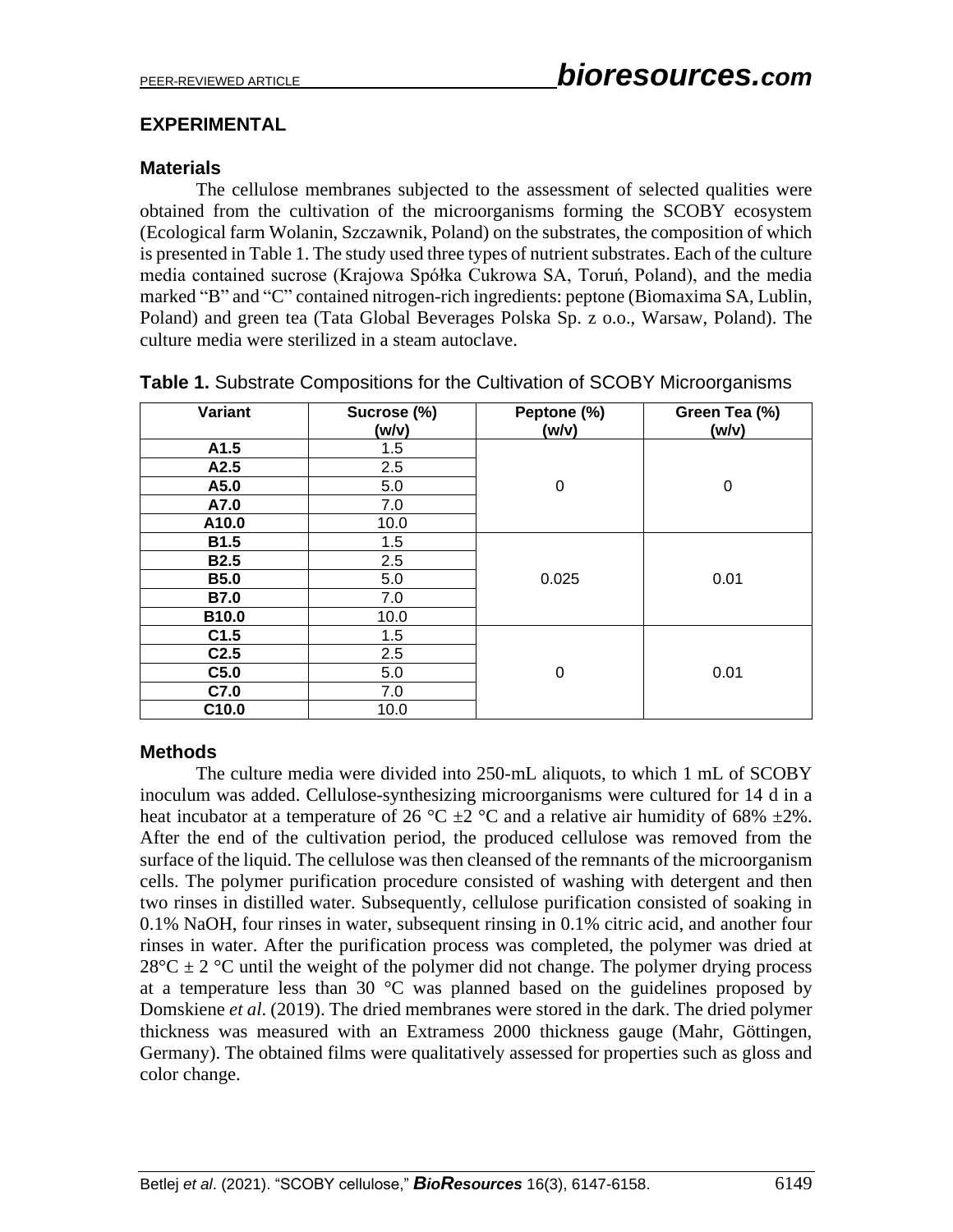*Assessment of gloss and color changes of bacterial cellulose*

The gloss of the dried cellulose samples was assessed based on the requirements of EN 13722 (2004). A gloss meter was used for the tests (Zehntner ZGM 1120, Zehntner GmbH Testing Instruments, Sissach, Switzerland), and measurement geometries of 60° and 20° were used. Gloss tests were performed at 6 locations on each sample, and the test results were given in gloss levels. Color determination in the CIELAB system was performed using an SP60 spectrophotometer (X-Rite, Grand Rapids, MI, USA). The *L*\*,  $a^*$  and  $b^*$  parameters were determined and used to calculate the absolute color differences (Δ*E*) between the cellulose samples produced on the substrate with sucrose and the polymer samples produced on the substrates with nitrogen-rich substances (Eq. 1),

$$
\Delta E = ((L^* \circ -L^* \circ)^2 + (a^* \circ -a^* \circ)^2 + (b^* \circ -b^* \circ)^2)^{1/2}
$$
\n(1)

where  $L^*$ <sub>0</sub>,  $a^*$ <sub>0</sub> and  $b^*$ <sub>0</sub> are the color components of the cellulose derived from the SCOBY culture on the sucrose substrate, and  $L^*$ <sub>1</sub>,  $a^*$ <sub>1</sub>, and  $b^*$ <sub>1</sub> are the color components of the cellulose derived from the SCOBY culture on the substrate with sucrose and ingredients rich in nitrogen. The color differences of the obtained polymers with different culture conditions were classified as follows: imperceptible difference (0<Δ*E*<1), difference noticed by an experienced observer (1≤Δ*E*<2), difference noticed by an inexperienced observer (2≤Δ*E*<3.5), clearly noticeable difference (3.5≤Δ*E*<5), and changed color impression (5 $\leq \Delta E$ ).

#### *Evaluation of the cellulose synthesis efficiency of SCOBY microorganisms*

The assessment of cellulose synthesis efficiency was performed based on the methodological assumptions presented by Sharma and Bahardwaj (2019) and using Eqs. 2 and 3,

$$
S = m/M \tag{2}
$$

$$
Y = (S/a) \times 100\% \tag{3}
$$

where *S* is the dry mass of polymer formed  $(g/L)$ , *m* is the mass of dried polymer (g), *M* is the volume of medium (L), *Y* is the percentage of synthesis from 1 liter of growth medium (%/L), and *a* is the sum of the initial concentration of sucrose and additional components (*g*).

#### *Statistical analysis*

The obtained results were analyzed statistically using the STATISTICA (version 13) program (TIBCO Software Inc., Palo Alto, CA, USA). Main effects were investigated by analysis of variance (ANOVA).

# **RESULTS AND DISCUSSION**

The results showed that both the variable content of sucrose in the growth media of the cellulose-synthesizing microorganisms and the addition of nitrogen-rich ingredients to the culture media significantly influenced the degree of gloss of the obtained cellulose film (Table 2).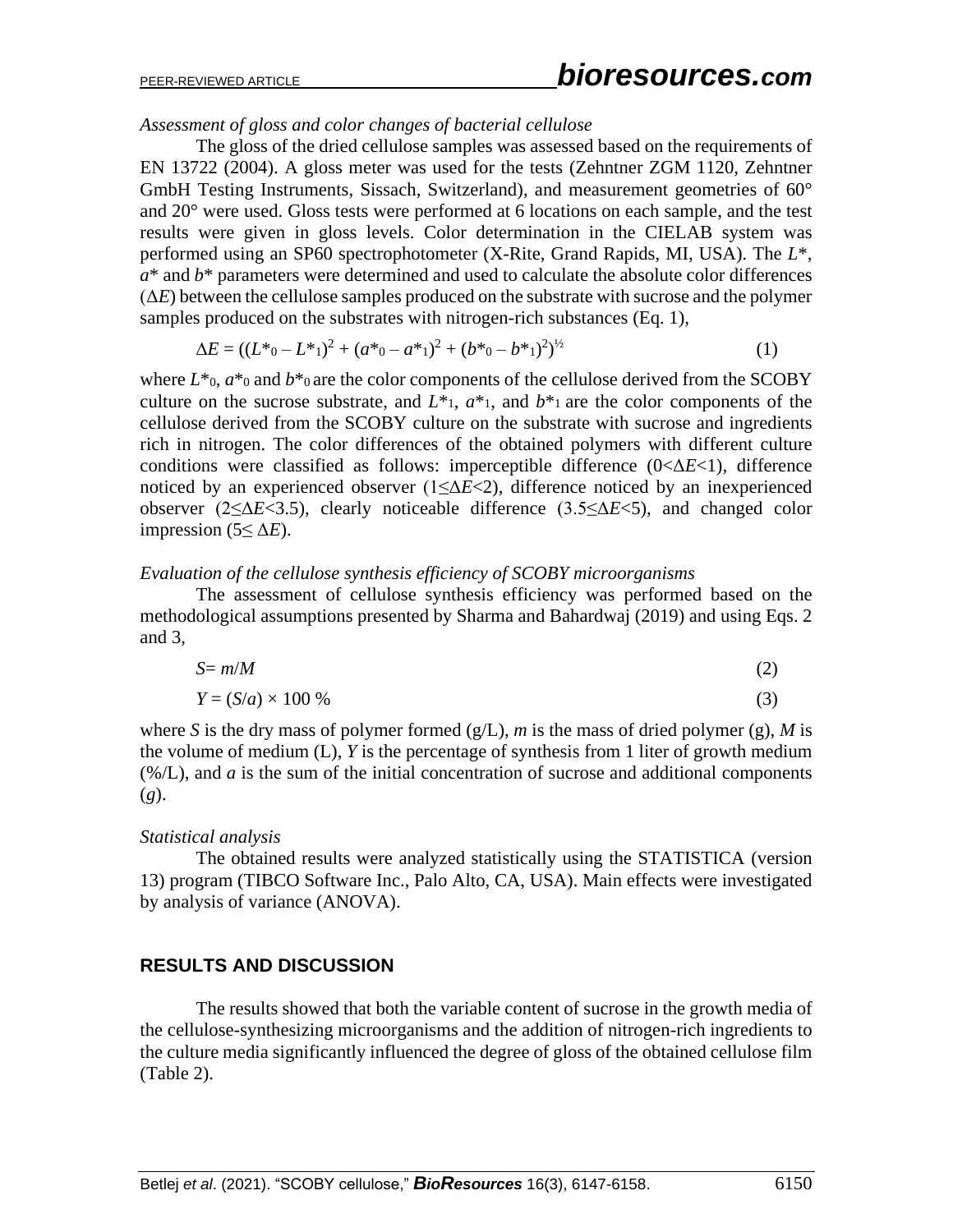**Table 2.** Influence of Substrate Components on Selected Qualities of Bacterial Cellulose (ANOVA)

| <b>Factor</b>                     | <b>Degrees</b><br>οf<br><b>Freedom</b> | SS      | <b>MS</b> | F       | p        | P C (%) |
|-----------------------------------|----------------------------------------|---------|-----------|---------|----------|---------|
| <b>Sucrose</b><br>content         | $\mathcal{P}$                          | 7626.01 | 481.57    | 17.771  | 0.000003 | 10.0    |
| <b>Addition of</b><br>peptone/tea | っ                                      | 963.15  | 3813.00   | 140.705 | 0.000000 | 78.8    |

SS – sum of squares; MS – mean square; F – F-ratio; p – p-value; Pc – percentage of contribution. Statistical analyses were performed for the significance level  $p = 0.05$ .

The statistical data showed that the addition of nitrogen-rich components significantly affected the gloss degree of the obtained cellulose films, which was expressed by a high  $P_c$  factor (78.8%). Thus, the quality of the culture medium determined the quality parameters of the polymer synthesized by the microorganisms.

Figures 1 (a, b, c) show that there were clear differences between thegloss degree values of the polymer samples obtained from the culture media with different levels of sucrose and those from the media to which peptone and tea were added. The high coefficients of determination obtained in the tests showed that the varying sucrose content and the presence of nitrogen-rich components determined the gloss degrees of the polymers obtained on these substrates. An interesting observation was made regarding the gloss. The more sucrose in the nutrient medium, the lower was the gloss of the resulting polymer. Cellulose produced on the peptone substrate was characterized by the greatest decrease in the degree of polymer gloss, which suggests that the component rich in nitrogen may affect the tested property of the polymer.

In the scientific literature, there are examples of the gloss analysis of various types of polymers containing bacterial cellulose in their structure (Santos *et al*. 2016, 2017). An example of the assessment of the gloss of cellulose synthesized on a substrate with the addition of various polymers is that of Santos *et al*. (2017). The authors of the research indicated that the composition of the substrate clearly influences thegloss degree of the cellulose.

Due to the fact that bacterial cellulose of different thickness was obtained on different culture media used in the study, an attempt was made to explain the actual factor that determines the gloss of cellulose. Since in previous studies it was found that with a high sucrose content in the substrate and the addition of nutrient-rich ingredients, significantly thicker polymer layers are obtained (Betlej *et al.* 2020), attempts were made to assess whether the actual factor affecting the gloss of cellulose is its thickness or the composition of the substrate on which the polymer is synthesized. The evaluation of the correlation between the polymer thickness and its gloss made it possible to state that there was a very high relationship between the indicated features (Fig. 2 a, b, c). An interesting observation is the fact that as the film thickness increased, its gloss level decreased. Thus, on nutrient-rich substrates, on which relatively thick polymer layers are obtained, cellulose films with low gloss or even matt can be obtained. This observation should be considered important because it allows for very precise design of the conditions of bacterial cellulose synthesis, in which optimal polymer properties are obtained, useful for specific applications.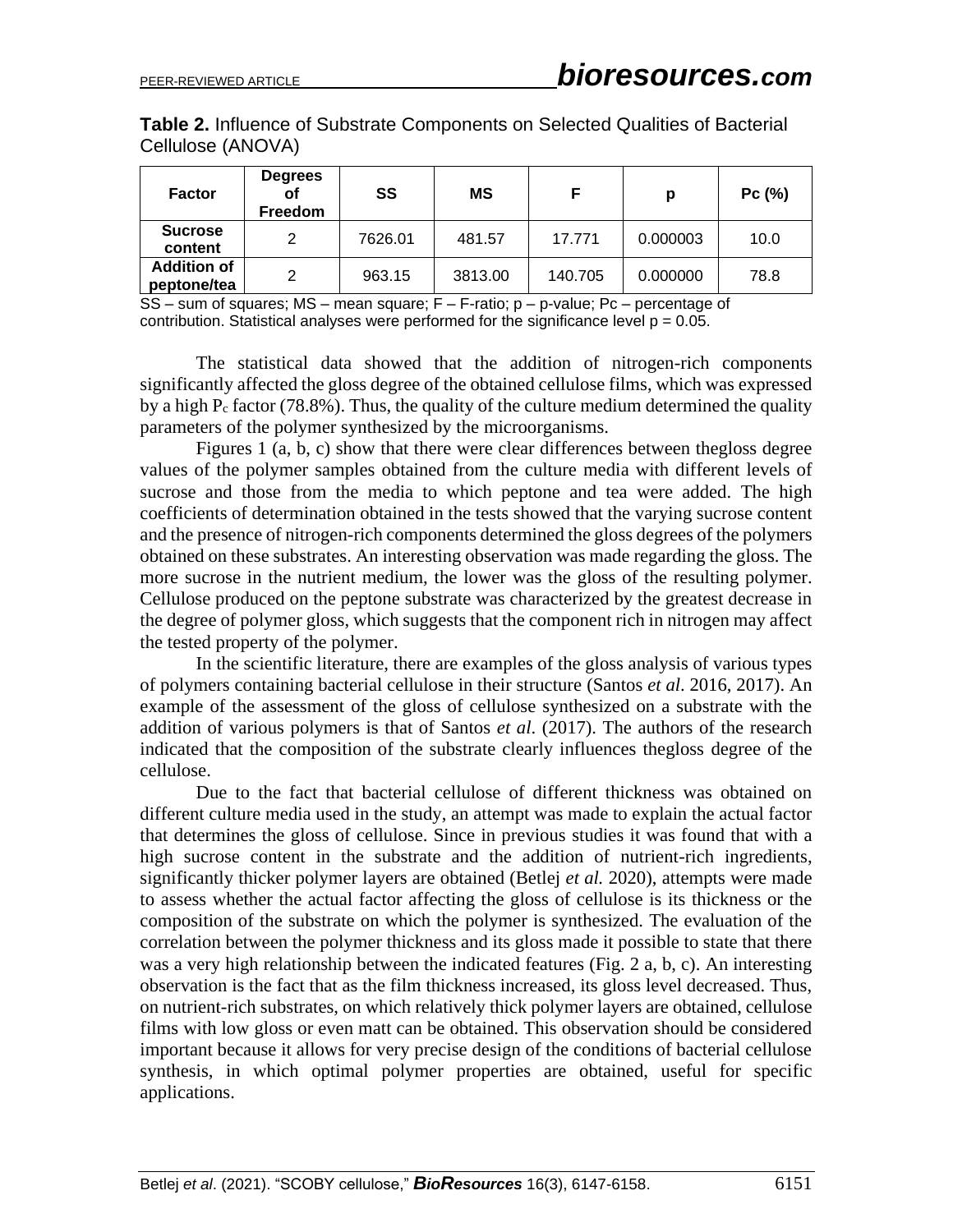

Fig. 1. Gloss degrees of bacterial cellulose obtained on substrates with: a) various sucrose contents, b) various contents of sucrose and constant of peptone, c) various contents of sucrose and constant green tea content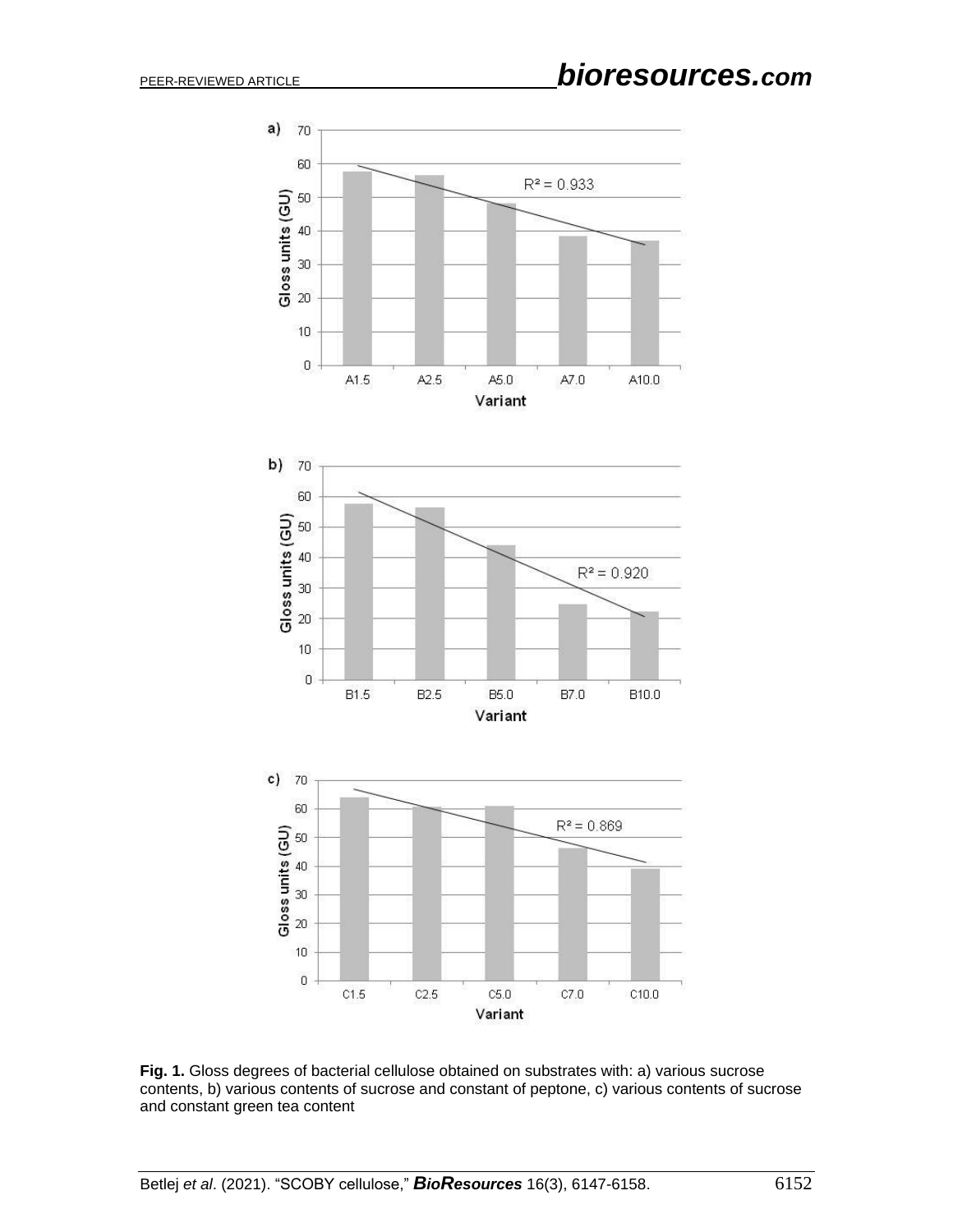

**Fig. 2.** Relationship between thickness and gloss of cellulose obtained on a substrate with: a) various sucrose contents, b) various contents of sucrose and constant of peptone, c) various contents of sucrose and constant green tea content

The addition of nitrogen-rich substances to the substrates caused color changes in the obtained cellulose membranes. The additions of both tea and peptone caused the color differences in most of the analyzed cases to be greater than 5, indicating that there was a color change in the polymer samples. Meanwhile, as the sucrose content in the substrate increased, the color differences between the samples obtained on the substrates without and with the addition of nitrogen-rich substances decreased (Fig. 3). The authors of the research suggest that there may be a relationship between the drying time and the color of the obtained polymer. During the experiment, it was noticed that a longer drying time of the cellulose, due to greater sample weight and higher water content of the polymer, caused the polymer to darken. However, the explanation of this phenomenon requires a separate experiment on the effect of drying conditions on the properties of bacterial cellulose. Kongruang (2008) also observed the influence of substrate composition on changes in the color of cellulose. The impact of drying temperature on changes on the transparency of bacterial cellulose was presented by Zeng *et al*. (2014).

Based on the obtained test results, the composition of the substrate determined the color of the polymer. Yim *et al*. (2017) observed differences in the colors of polymers obtained on substrates containing various types of nitrogen sources. The authors of the study also found that the type of carbon source in the culture medium influences the whiteness index of the synthesized cellulose. In addition, Jeong (2010) stated that the temperature at which cellulose synthesis occurs may affect its color.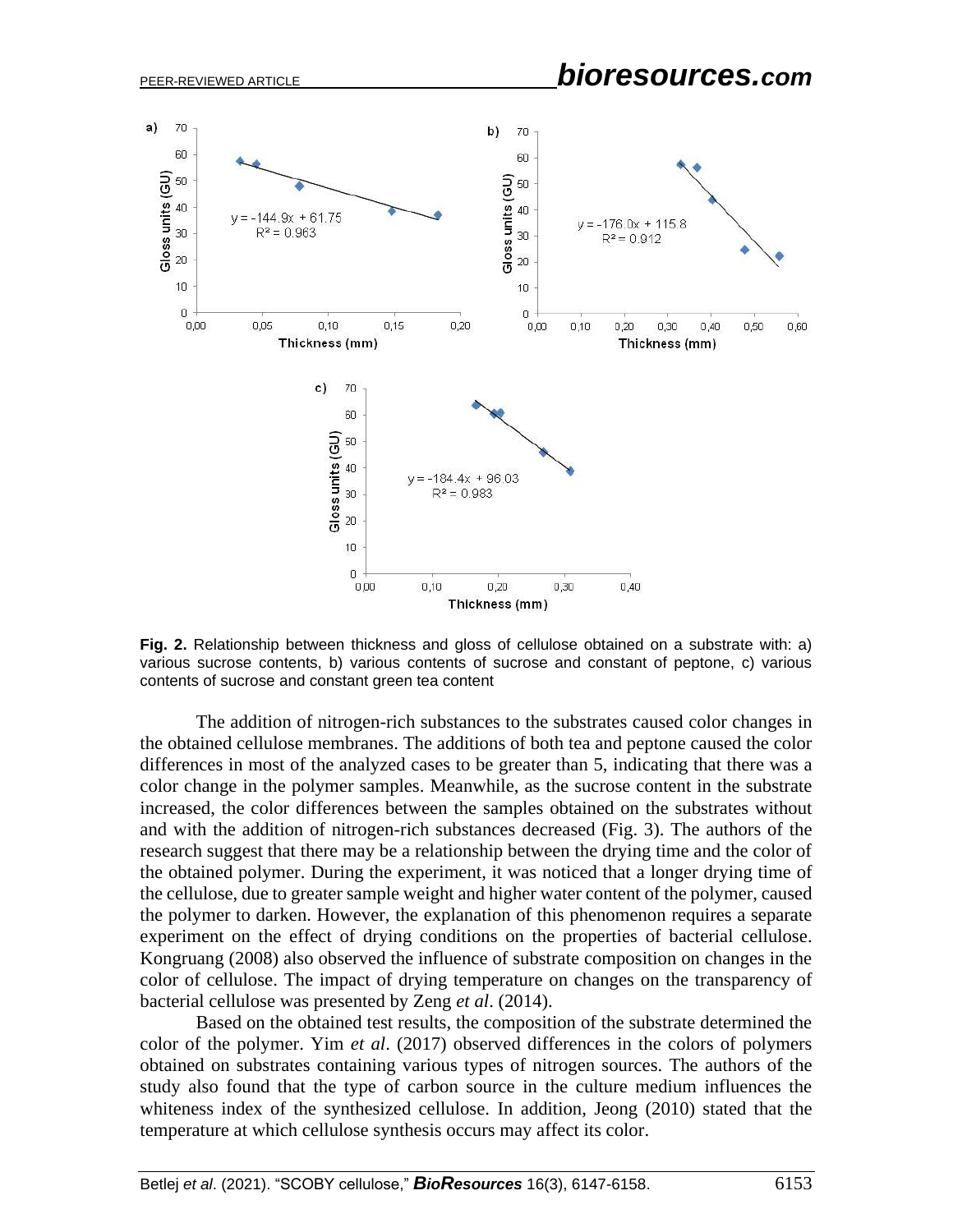

**Fig. 3.** Color differences (Δ*E*) of cellulose samples obtained on substrates with various sucrose contents and: a) with peptone, b) with green tea and peptone

The composition of the microbiological substrate significantly affected the efficiency of bacterial cellulose synthesis. Higher efficiency of cellulose synthesis was found with increasing sugar concentration in the microorganism growth media. The addition of peptone also significantly improved the efficiency of polymer synthesis (Table 4). The statistical data showed that the addition of nitrogen-rich components significantly influenced the efficiency of polymer synthesis (Table 5). In the scientific literature, one can find the results of studies on the influences of various carbon and nitrogen sources on the improvement of the efficiency of bacterial cellulose synthesis (Costa *et al*. 2017; Zhu *et al*. 2019). Research has shown that the addition of certain substances, such as peptone or yeast extract, may positively affect the efficiency of cellulose synthesis (Mangayil *et al*. 2021). Revin *et al*. (2018) compared the bacterial cellulose synthesis efficiencies of three types of substrates (synthetic substrates, substrates rich in organic and mineral components, and waste substrates from the food industry) and found that increased nutrients in the microorganism growth environment resulted in higher polymer synthesis efficiency. The effects of glucose addition on the quality parameters and the efficiency of bacterial cellulose synthesis were studied by Sharma and Bahardwaj (2019). The authors of the study indicated that there is a certain concentration of saccharide at which the efficiency of polymer synthesis is the highest. Interesting observations regarding the influences of different concentrations of fructose, glucose, and sucrose on the efficiency of cellulose synthesis were presented by Molina-Ramírez *et al*. (2017). The cited authors showed that the concentration and type of saccharide used affects the efficiency of polymer synthesis, but the type of carbon source used does not affect the quality characteristics of the polymer.

| <b>Sucrose</b>        | A1.5 to A10.0 |           | <b>B1.5 to B10.0</b> |           | C1.5 to C10.0 |           |
|-----------------------|---------------|-----------|----------------------|-----------|---------------|-----------|
| <b>Content</b><br>(%) |               | <b>SD</b> |                      | <b>SD</b> |               | <b>SD</b> |
| 1.5                   | 27.864        | ±1.608    | 100.506              | ±10.478   | 90.508        | ±6.839    |
| 2.5                   | 26.038        | ±3.379    | 119.620              | ±5.938    | 111.336       | ±10.495   |
| 5.0                   | 33.608        | ±7.213    | 133.316              | ±8.051    | 110.656       | ±10.247   |
| 7.0                   | 40.172        | ±5.904    | 176.114              | ±14.997   | 132.388       | ±8.162    |
| 10.0                  | 53.572        | ±2.861    | 219.524              | ±13.932   | 159.546       | ±18.451   |

**Table 4.** Efficiency of Bacterial Cellulose Synthesis on Various Culture Media

SD – standard deviation (%/L); Y – synthesis yield (%/L)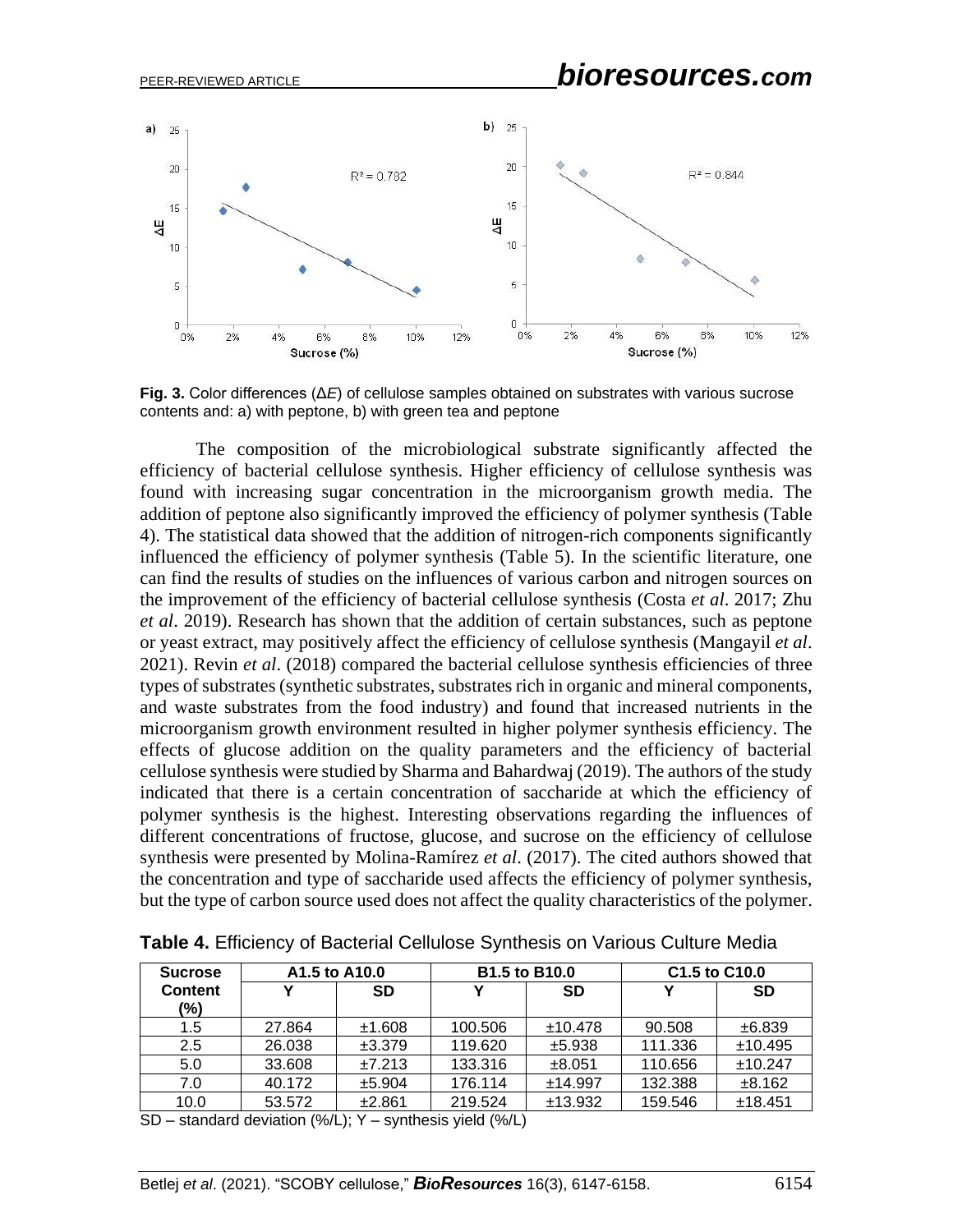| <b>Table 5. Influence of Substrate Components on the Efficiency of Bacterial</b> |  |  |  |
|----------------------------------------------------------------------------------|--|--|--|
| Cellulose Synthesis (ANOVA)                                                      |  |  |  |

| <b>Factor</b>                     | <b>Degrees</b><br>Οf<br><b>Freedom</b> | SS      | МS      | F       | Ŋ        | Pc(%) |
|-----------------------------------|----------------------------------------|---------|---------|---------|----------|-------|
| <b>Sucrose</b><br>content         | 2                                      | 20082.9 | 10041.4 | 40.585  | 0.000000 | 11.8  |
| <b>Addition of</b><br>peptone/tea | っ                                      | 140560  | 70280   | 284.055 | 0.000000 | 82.4  |

SS – sum of squares; MS – mean square; F – F-ratio; p – p-value; Pc – percentage of contribution. Statistical analyses were performed for the significance level  $p = 0.05$ .

## **CONCLUSIONS**

- 1. There was a clear correlation between the degree of gloss and the thickness of the bacterial cellulose film. The thickness of the polymer can be modified by appropriate selection of the nutrients in the substrate.
- 2. As the thickness of the cellulose increased, its gloss level decreased. Low gloss cellulose was obtained from nutrient-rich substrates.
- 3. By appropriate selection of nutrients necessary for the cultivation of SCOBY microorganisms, it is possible to design specific characteristics of the polymer, such as the thickness of the layer and the gloss depending on the thickness.
- 4. The addition of nitrogen-rich substances such as peptone and green tea significantly improved the cellulose synthesis efficiency.
- 5. The content of sucrose in the growth medium of the cellulose-synthesizing SCOBY microorganisms affects the color difference between the polymer samples.
- 6. A smaller difference in the color of bacterial cellulose was observed between the cellulose samples obtained on a substrate rich in sucrose and the cellulose samples obtained on also sugar-rich substrates and additionally containing peptone and tea extract.

#### **ACKNOWLEDGMENTS**

The authors thank Warsaw University of Life Sciences (SGGW) for financial support.

# **REFERENCES CITED**

Abdelraof, M., Hasanin, M.S., and El-Saied, H. (2019). "Ecofriendly green conversion of potato peel wastes to high productivity bacterial cellulose," *Carbohydrate Polymers* 211, 75-83. DOI: 10.1016/j.carbpol.2019.01.095

Amorim, J. D. P., Costa, A. F. S., Galdino, Jr., C. J. S., Vinhas, G. M., Santos, E. M. S.,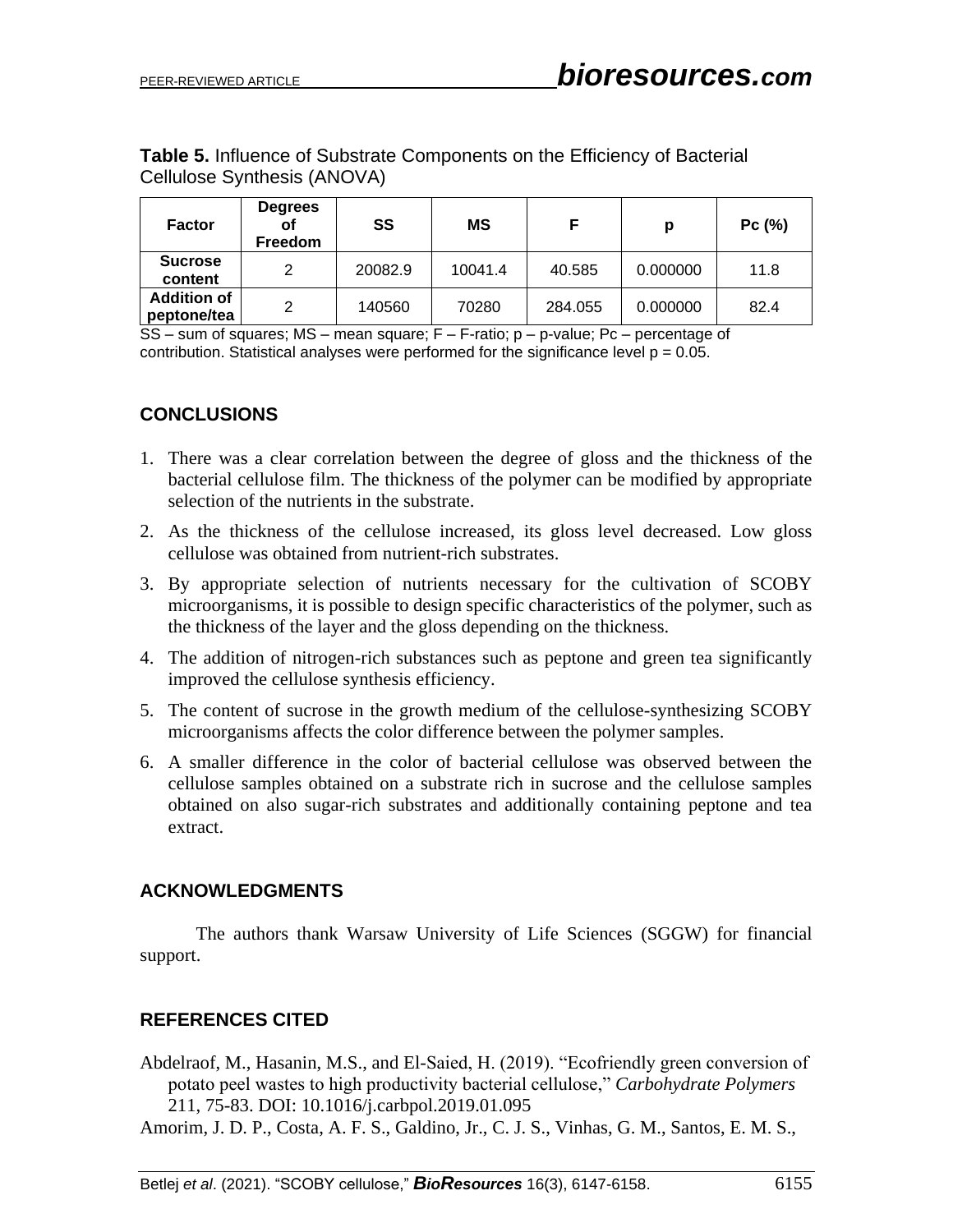and Sarubbo, L. A. (2019). "Bacterial cellulose production using fruit residues as substrate to industrial application," *Chemical Engineering Transactions,* 74, 1165- 1170. DOI: 10.3303/CET1974195

- Betlej, I., Salerno-Kochan, R., Krajewski, K.J., Zawadzki, J., and Boruszewski, P. (2020). "The influence of culture medium components on the physical and mechanical properties of cellulose synthesized by kombucha microorganisms," *BioResources* 15(2) 3125-3135. DOI: 10.15376/biores.15.2.3125-3135
- Betlej, I. (2019). "Studies on the diversity of substrate composition in the culture medium of kombucha microorganisms and its influence on the quality of synthesized cellulose," *Annals of Warsaw University of Life Sciences SGGW (Forestry and Wood Technology)* 108, 21-25. DOI: 10.5604/01.3001.0013.7676
- Betlej, I., and Krajewski, K. J. (2019). "Bacterial cellulose synthesis by kombucha microorganisms on a medium with a variable composition of nutrients," *Annals of Warsaw University of Life Sciences SGGW (Forestry and Wood Technology)* 108, 53- 57. DOI: 10.5604/01.3001.0013.7681
- Çaker, F., Özer, I., Aytekin, A.Ö., and Şahin, F. (2014). "Improvement production of bacterial cellulose by semi-continuous process in molasses medium," *Carbohydrate Polymers* 106, 7-13. DOI: 10.1016/j.carbpol.2014.01.103
- Chen, G., Wu, G., Chen, L., Wang, W., Hong, F. F., and Jönsson, L. J. (2019). "Comparison of productivity and quality of bacterial nanocellulose synthesized using culture media based on seven sugars from biomass," *Microbial Biotechnology* 12(4), 677-687. DOI: 10.1111/1751-7915.13401
- Çoban, E. P., and Biyik, H. (2011). "Effect of various carbon and nitrogen sources on cellulose synthesis by *Acetobacter lovaniensis* HBB5," *African Journal of Biotechnology* 10(27), 5346-5354. DOI: 10.5897/AJB10.1693
- Costa, A. F. S., Almeida, F. C. G., Vinhas, G. M., and Sarubbo, L. A. (2017). "Production of bacterial cellulose by *Gluconacetobacter hansenii* using corn steep liquor as nutrient sources," *Frontiers in Microbiology* 8, 2027. DOI: 10.3389/fmicb.2017.02027
- de Oliviera Barud, H. G., da Silva, R. R., da Silva Barud, H., Tercjak, A., Gutierrez, J., Lustri, W. R., de Oliviera Jr., O. B., and Liberio, S. J. L. (2016). "A multipurpose natural and renewable polymer in medical applications: Bacterial cellulose," *Carbohydrate Polymers* 135, 406-420. DOI: [10.1016/j.carbpol.2016.07.059](https://doi.org/10.1016/j.carbpol.2016.07.059)
- de Santana Costa, A. F., Rocha, M. A. V., and Sarubo L. A. (2017). "Review bacterial cellulose: An ecofriendly biotextile," *International Journal of Textile and Fashion Technology* 7(1), 11-26
- Domskiene, J., Sederaviciute, F., and Simonaityte, J. (2019). "Kombucha bacterial cellulose for sustainable fashion," *International Journal of Clothing Science and Technology* 31(5), 644-652. DOI: 10.1108/IJCST-02-2019-0010
- EN 13722 (2004). "Furniture Assessment of the surface gloss," European Committee for Standardization, Brussels, Belgium
- Gündüz, G., Aşık, N., Aydemir, D., and Kılıç, A. (2015). "Bakteriyel selülozűretimivekarakterizasyonu [The production and characterization of bacterial cellulose]," *Ormancılık Dergisi* 10(2), 1-10
- Illa, M. P., Sharma, C. S., and Khandelwal, M. (2019). "Tuning the physiochemical properties of bacterial cellulose: Effect of drying conditions," *Journal of Materials Science* 54(18), 12024-12035. DOI: 10.1007/s10853-019-03737-9
- Indriyati, I., Irmawati, Y., and Puspitasari, T. (2019). "Comparative study of bacterial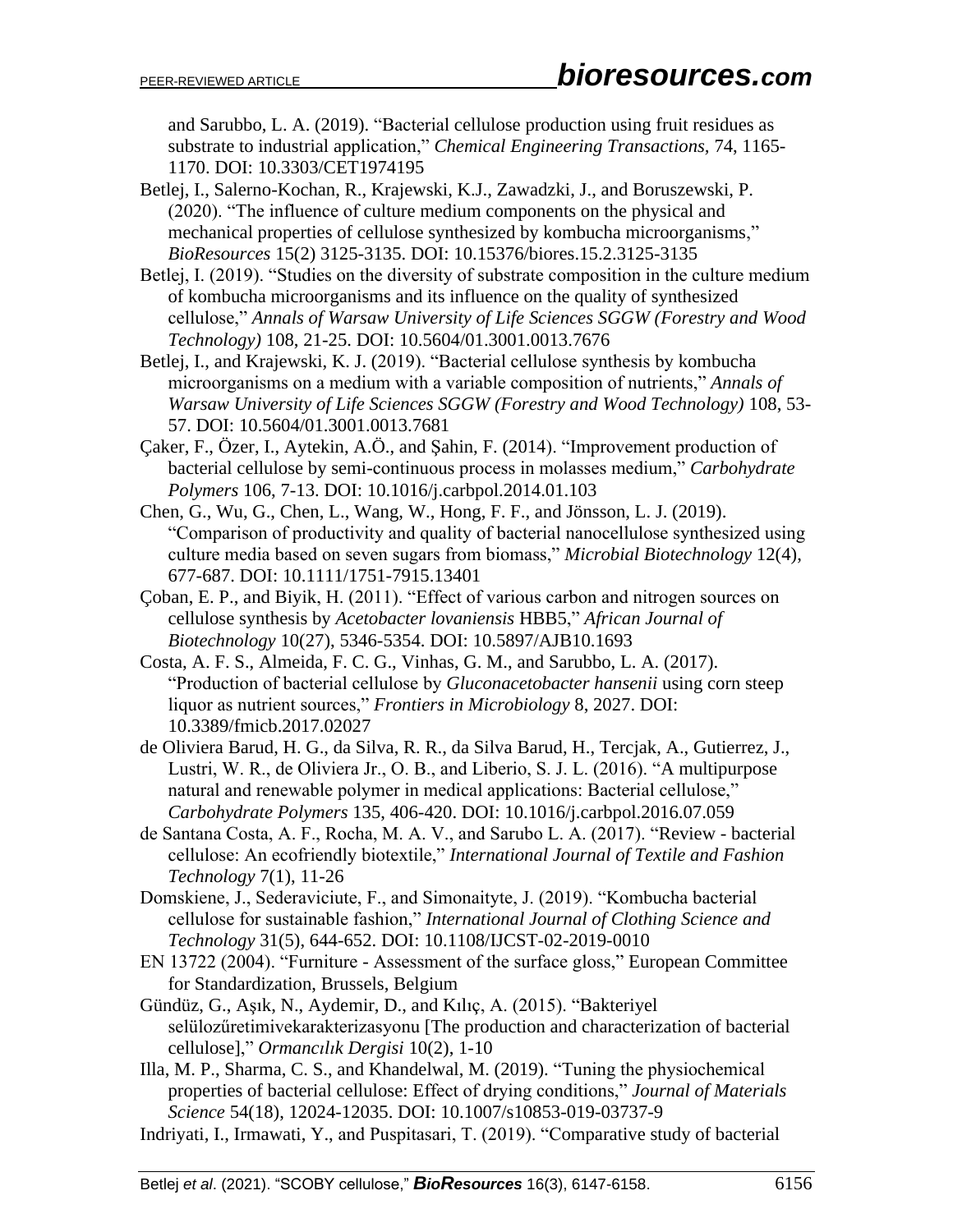cellulose film dried using microwave and air convection heating," *Journal of Engineering and Technological Sciences* 51(1), 121-132. DOI: 10.5614/j.eng.technol.sci.2019.51.1.8

- Jeong, I. S. (2010). *A Comparative Study on Chemical Components and Physiological Active Function of GreenTea and Black Tea*, Master's Dissertation, Wonkwang University, Iksan, South Korea
- Keshk, S., and Sameshima, K. (2006). "The utilization of sugar cane molasses with/without the presence of lignosulfonate for the production of bacterial cellulose," *Applied Microbiology and Biotechnology* 72(2), 291-296. DOI: 10.1007/s00253-005- 0265-6
- Kongruang, S. (2008). "Bacterial cellulose production by *Acetobacter xylinum* strains from agricultural waste products," *Applied Biochemistry and Biotechnology* 148(1-3), 245-256. DOI: 10.1007/s12010-007-8119-6
- Liu, F., McMaster, M., Mekala, S., Singer, K., and Gross, R.A. (2018). "Grown ultrathin bacterial cellulose mats for optical applications," *Biomacromolecules* 19(12), 4576- 4584. DOI: [10.1021/acs.biomac.8b01269](https://doi.org/10.1021/acs.biomac.8b01269)
- Mangayil, R., Rissanen, A. J., Pammo, A., Guizelini, D., Losoi, P., Sarlin, E., Tuukkanen, S., and Santala, V. (2021). "Characterization of a novel bacterial cellulose producerfor the production of eco-friendly piezoelectric-responsive films from a minimal medium containing waste carbon," *Cellulose* 28, 671-689. DOI: 10.1007/s10570-020-03551-6
- Molina-Ramírez, C., Castro, M., Osorio, M., Torres-Taborda, M., Gómez, B., Zuluaga, R., Gómez, C., Gañán, P., Rojas, O. J., and Castro, C. (2017). "Effect of different carbon sources on bacterial nanocellulose production and structure using the low pH resistant strain *Komagataeibacter medellinensis*," *Materials* 10(6). DOI: 10.3390/ma10060639
- Muñoz-García, J. C., Corbin, K. R., Hussain, H., Gabrielli, V., Koev, T., Iuga, D., Round, A. N., Mikkelsen, D., Gunning, P. A., Warren, F. J., *et al*. (2019). "High molecular weight mixed-linkage glucan as a mechanical and hydration modulator of bacterial cellulose: Characterization by advanced NMR spectroscopy," *Biomacromolecules* 20(11), 4180-4190. DOI: 10.1021/acs.biomac.9b01070
- Revin, V., Liyaskina, E., Nazarkina, M., Bogatyreva, A., and Shchankin, M. (2018). "Cost-effective production of bacterial cellulose using acidic food industry byproducts," *Brazilian Journal of Microbiology* 49, 151-159. DOI: 10.1016/j.bjm.2017.12.012
- Santos, S. M., Carbajo, J. M., Gómez, N., Ladero, M., and Villar, J. C. (2017). "Modification of bacterial cellulose biofilms with xylan polyelectrolytes," *Bioengineering* 4(4). DOI: 10.3390/bioengineering4040093
- Santos, S. M., Carbajo, J. M., Gómez, N., Quintana, E., Ladero, M., Sánchez, A., Chinga-Carrasco, G., and Villar, J. C. (2016). "Use of bacterial cellulose in degraded paper restoration. Part I: Applicationon modelpapers," *Journal of Materials Science* 51(3), 1541-1552. DOI: 10.1007/s10853-015-9476-0
- Sharma, C., and Bhardwaj, N. K. (2019). "Biotransformation of fermented black tea into bacterial nanocellulose *via* symbiotic interplay of microorganisms," *International Journal of Biological Macromolecules* 132, 166-177. DOI: 10.1016/j.ijbiomac.2019.03.202
- Stanisławska, A. (2016). "Bacterial nanocellulose as a microbiological derived nanomaterial," *Advances in Materials Science* 16(4), 45-57. DOI: 10.1515/adms-